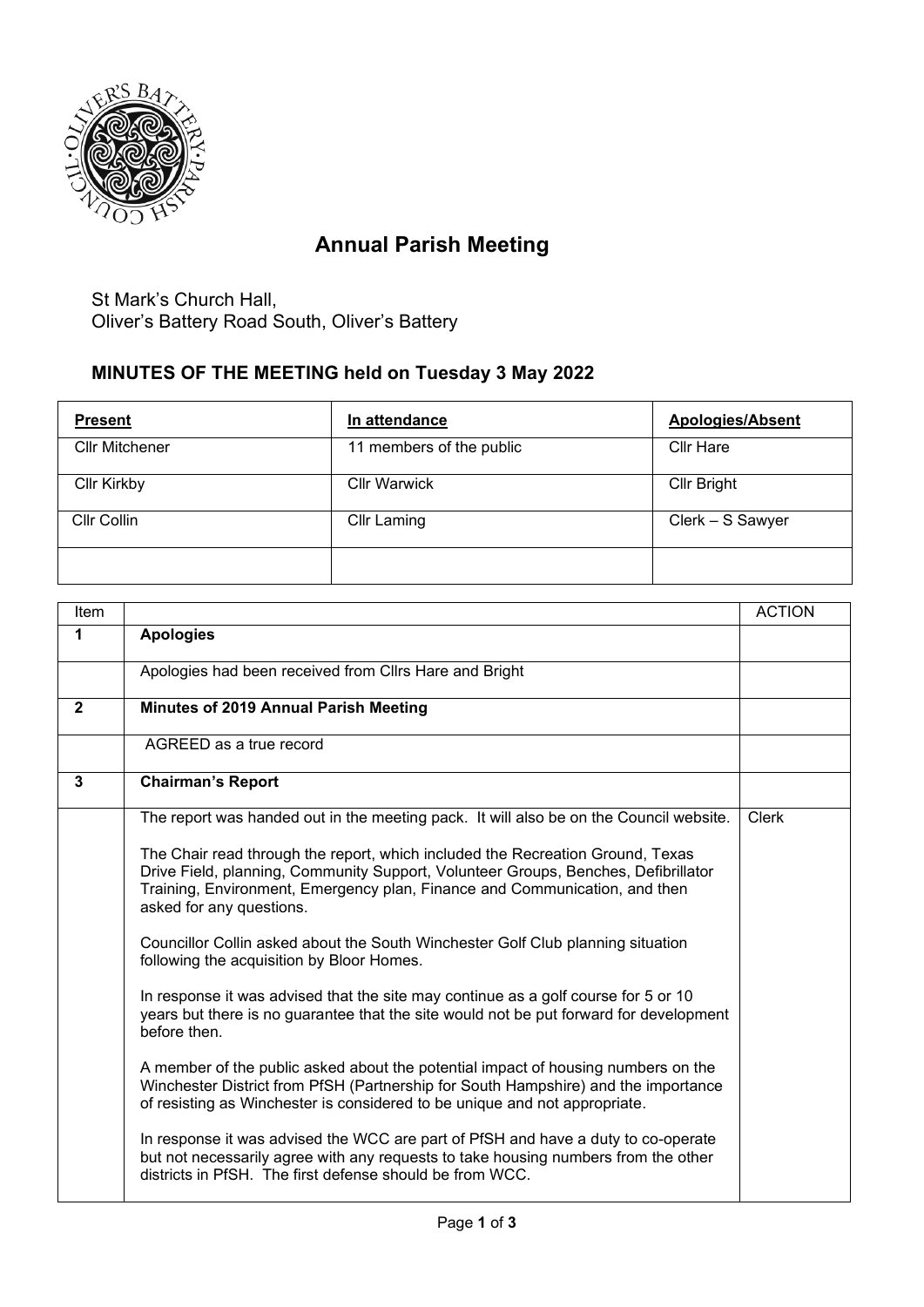| $\mathbf{3}$ | <b>Reports from County and City Councillors</b>                                                                                                                                                                                                                                                                                                                            |              |
|--------------|----------------------------------------------------------------------------------------------------------------------------------------------------------------------------------------------------------------------------------------------------------------------------------------------------------------------------------------------------------------------------|--------------|
|              | The County Councillor's report was handed out in the meeting pack. It will also be on<br>the Council website.                                                                                                                                                                                                                                                              | <b>Clerk</b> |
|              | Cllr Jan Warwick thanked Oliver's Battery Parish Councillors for their efforts in<br>supporting the local community and their contribution to Save South Winchester in<br>resisting large scale green field development like Royaldown.                                                                                                                                    |              |
|              | Cllr Jan Warwick read key points from the report, which included Hampshire Facts<br>and Figures, HCC Budget, Climate Change and Councillor Grants, and then asked for<br>any questions. Hampshire is very diverse and has some areas of deprivation. Three<br>quarters of the budget is for adult and children social care but HCC are still a useful<br>source of grants. |              |
|              | There were no questions.                                                                                                                                                                                                                                                                                                                                                   |              |
|              | The City Councillor's report was handed out in the meeting pack. It will also be on the<br>Council website.                                                                                                                                                                                                                                                                | <b>Clerk</b> |
|              | Councillor Laming picked out some items from the WCC report, which included the<br>new Sports and Leisure Park, Fly Tipping, Covid Responses, RSPCA Gold Award,<br>Central Winchester Regeneration, WCC Budget, Biodiversity and Local Plan, and<br>then asked for any questions.                                                                                          |              |
|              | Councillor Laming confirmed that the housing number of 3,000 WCC have said is<br>required for the new Local Plan includes an allowance for some houses from PfSH.                                                                                                                                                                                                          |              |
|              | There were no questions.                                                                                                                                                                                                                                                                                                                                                   |              |
| 4            | Paula Stopinski - 'Looking forward with Winchester Hospice'                                                                                                                                                                                                                                                                                                                |              |
|              | Paula is an Ambassador for Winchester Hospice and provided a very passionate and<br>interesting overview of the new hospice.                                                                                                                                                                                                                                               |              |
|              | It is very important to have a hospice in Winchester for the local community, previously<br>the nearest hospices were in Andover. Basingstoke and Southampton.                                                                                                                                                                                                             |              |
|              | Winchester hospice has 10 beds, provides bespoke care and close access to main<br>hospital services, for example scans and for emergencies.                                                                                                                                                                                                                                |              |
|              | The hospice is 80% funded by the NHS and needs to raise the remaining 20% (£500M<br>each year). There are numerous ways to donate, for example through JustGiving and<br>fund raising events. The hospice office can help with publicity.                                                                                                                                  |              |
|              | A member of the public asked how to find out more and was advised that there is an<br>Open Day on 29 May but you need to book tickets.                                                                                                                                                                                                                                     |              |
|              | A member of the public asked about how you access the services of the hospice and<br>was advised that the hospice offers beds at end of life where there is a terminal<br>diagnosis including palliative care and support for the whole family and carers but also<br>short stay followed by a care at home treatment plan.                                                |              |
| 5            | Any other business                                                                                                                                                                                                                                                                                                                                                         |              |
|              | A member of the public thanked Cllr Mitchener for everything he has done and said<br>that his commitment and public service had been outstanding.                                                                                                                                                                                                                          |              |
|              | CIIr Mitchener was presented with a painting by local artist Wendy Bramall and he<br>wished all the new Councillors the best and confirmed that he had volunteered to be<br>part of the Handyperson Group.                                                                                                                                                                 |              |
|              | Cllr Collin confirmed that he was a governor at the Hospital and reinforced the<br>seamless service available at the hospice.                                                                                                                                                                                                                                              |              |